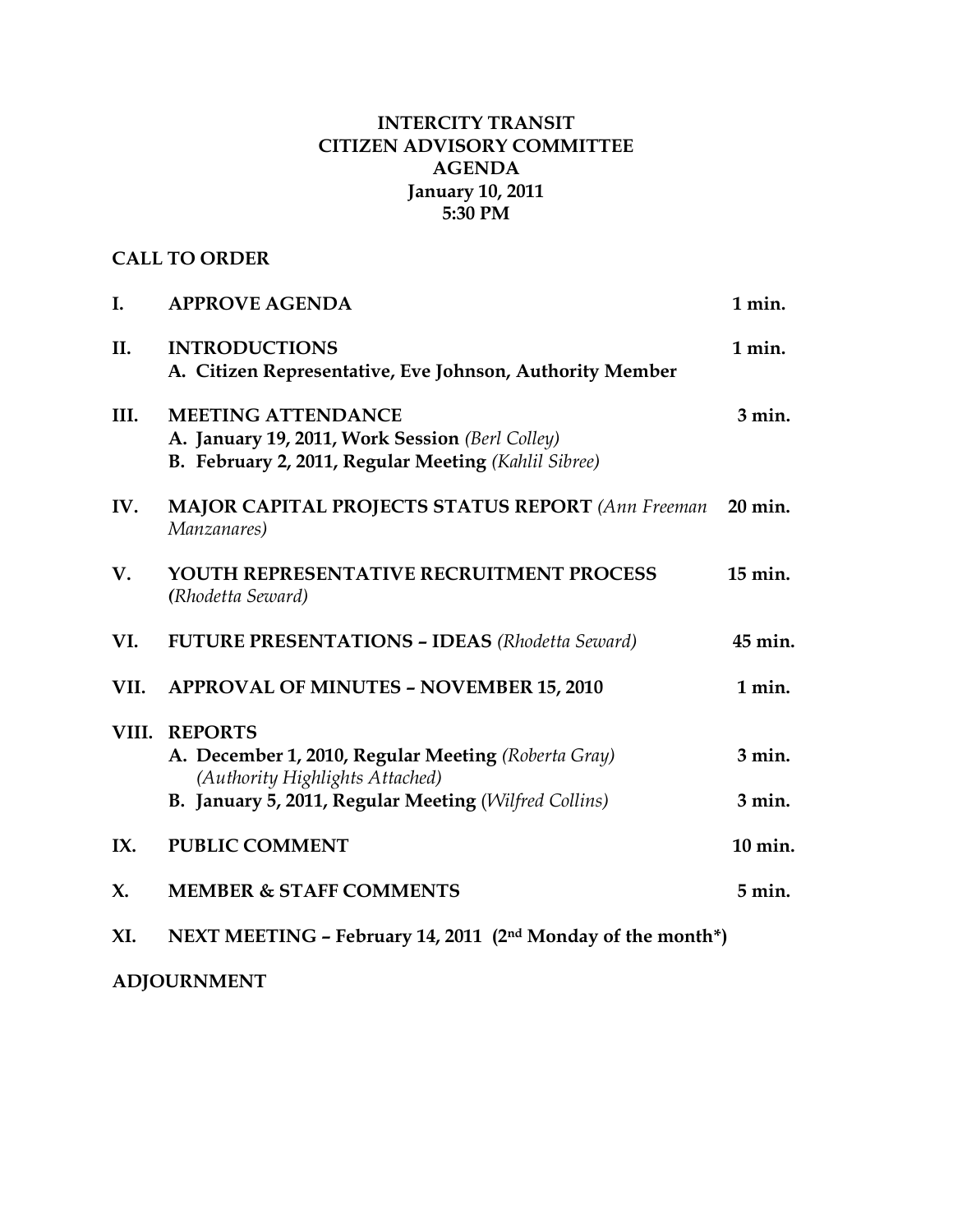### **INTERCITY TRANSIT CITIZEN ADVISORY COMMITTEE AGENDA ITEM NO. IV MEETING DATE: January 10, 2011**

| FOR:            | <b>Citizen Advisory Committee</b>                                |
|-----------------|------------------------------------------------------------------|
| <b>FROM:</b>    | Ann Freeman-Manzanares, 705-5838                                 |
| <b>SUBJECT:</b> | <b>Major Capital Projects - Status Report</b>                    |
|                 | The Issue: To review the status of three major capital projects. |

- **2) Recommended Action:** This item is for information and discussion.
- **3) Policy Analysis:** The Procurement Policy states the Authority must approve any contract over \$25,000. These projects each include several points where Authority approval will be required. The Authority appreciates the CAC's input on projects; therefore, staff attempts to keep the members updated on the status of projects when possible.

\_\_\_\_\_\_\_\_\_\_\_\_\_\_\_\_\_\_\_\_\_\_\_\_\_\_\_\_\_\_\_\_\_\_\_\_\_\_\_\_\_\_\_\_\_\_\_\_\_\_\_\_\_\_\_\_\_\_\_\_\_\_\_\_\_\_\_\_\_\_\_\_\_\_\_\_\_\_\_\_\_\_\_\_

\_\_\_\_\_\_\_\_\_\_\_\_\_\_\_\_\_\_\_\_\_\_\_\_\_\_\_\_\_\_\_\_\_\_\_\_\_\_\_\_\_\_\_\_\_\_\_\_\_\_\_\_\_\_\_\_\_\_\_\_\_\_\_\_\_\_\_\_\_\_\_\_\_\_\_\_\_\_\_\_\_\_\_\_

\_\_\_\_\_\_\_\_\_\_\_\_\_\_\_\_\_\_\_\_\_\_\_\_\_\_\_\_\_\_\_\_\_\_\_\_\_\_\_\_\_\_\_\_\_\_\_\_\_\_\_\_\_\_\_\_\_\_\_\_\_\_\_\_\_\_\_\_\_\_\_\_\_\_\_\_\_\_\_\_\_\_\_\_

- **4) Background:** Intercity Transit is actively involved in the planning and/or construction phase of three major capital projects. These projects will have a long term impact and largely define Intercity Transit operations over the next several decades. These projects include:
	- Expansion of the Pattison Street Facility: The Master Plan was approved by the Authority in 2009. The plan consists of four phases of staged growth designed to meet our service need projections through 2035. A contract for preliminary engineering was approved by the Authority in January 2010. Staff is currently reviewing 30% design plans. The 2011 budget includes \$3.2 million to complete final engineering and proceed to the construction phase. Our ability to move forward with construction is dependent upon federal funding. While our recent attempts to gain federal funds for this project have been unsuccessful, we intend to continue to pursue both congressional and agency discretionary funding.
	- Expansion of the Olympia Transit Center: Federal discretionary dollars were secured to provide additional capacity for buses, accommodate a private, intercity bus carrier such as Greyhound, and add customer amenities such as a lobby and restroom facilities. Preliminary engineering is underway defining scope and budget to accomplish the base project as well as to potentially fulfill the need for additional administrative space. Additional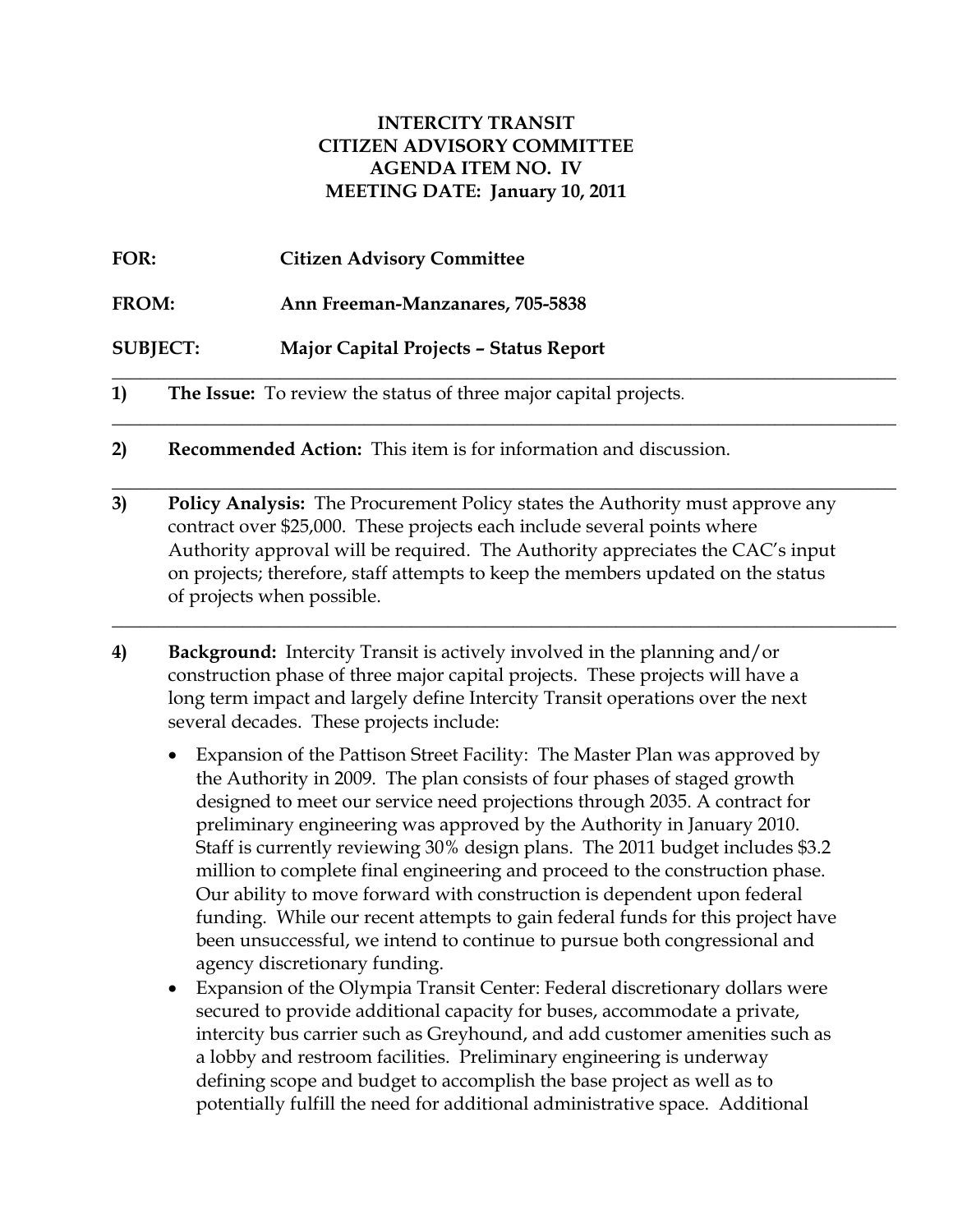local dollars will be required to pursue options beyond the base project. Staff will present scope and budget information to the Authority at their January Work Session.

• Hawks Prairie Park and Ride Facility: Site preparation is underway for a 325 space park and ride facility located on a closed section of the Thurston County Waste and Recovery Center. A contract is in place to utilize 148,000 tons of fill material to compact refuse material in preparation for construction. This compaction process is expected to take 12 to 18 months. Design work is close to 60% complete. This facility is expected to be operational mid-to-late 2012. This project is funded through local dollars and WSDOT Regional Mobility Funds.

\_\_\_\_\_\_\_\_\_\_\_\_\_\_\_\_\_\_\_\_\_\_\_\_\_\_\_\_\_\_\_\_\_\_\_\_\_\_\_\_\_\_\_\_\_\_\_\_\_\_\_\_\_\_\_\_\_\_\_\_\_\_\_\_\_\_\_\_\_\_\_\_\_\_\_\_\_\_\_\_\_\_\_\_

\_\_\_\_\_\_\_\_\_\_\_\_\_\_\_\_\_\_\_\_\_\_\_\_\_\_\_\_\_\_\_\_\_\_\_\_\_\_\_\_\_\_\_\_\_\_\_\_\_\_\_\_\_\_\_\_\_\_\_\_\_\_\_\_\_\_\_\_\_\_\_\_\_\_\_\_\_\_\_\_\_\_\_\_

\_\_\_\_\_\_\_\_\_\_\_\_\_\_\_\_\_\_\_\_\_\_\_\_\_\_\_\_\_\_\_\_\_\_\_\_\_\_\_\_\_\_\_\_\_\_\_\_\_\_\_\_\_\_\_\_\_\_\_\_\_\_\_\_\_\_\_\_\_\_\_\_\_\_\_\_\_\_\_\_\_\_\_\_

# **5) Alternatives:** N/A

- **6) Budget Notes:** The 2011 budget includes funds to proceed with portions of all three major capital projects.
- **7) Goal Reference:** These major capital projects address Goal #2: "*Provide outstanding customer service.*" Goal #3: "*Maintain a safe and secure operating system.*" Goal #4: "*Provide responsive transportation options."* Goal #5: "*Align best practices and support agency sustainable technologies and activities."*

\_\_\_\_\_\_\_\_\_\_\_\_\_\_\_\_\_\_\_\_\_\_\_\_\_\_\_\_\_\_\_\_\_\_\_\_\_\_\_\_\_\_\_\_\_\_\_\_\_\_\_\_\_\_\_\_\_\_\_\_\_\_\_\_\_\_\_\_\_\_\_\_\_\_\_\_\_\_

**8) References:** N/A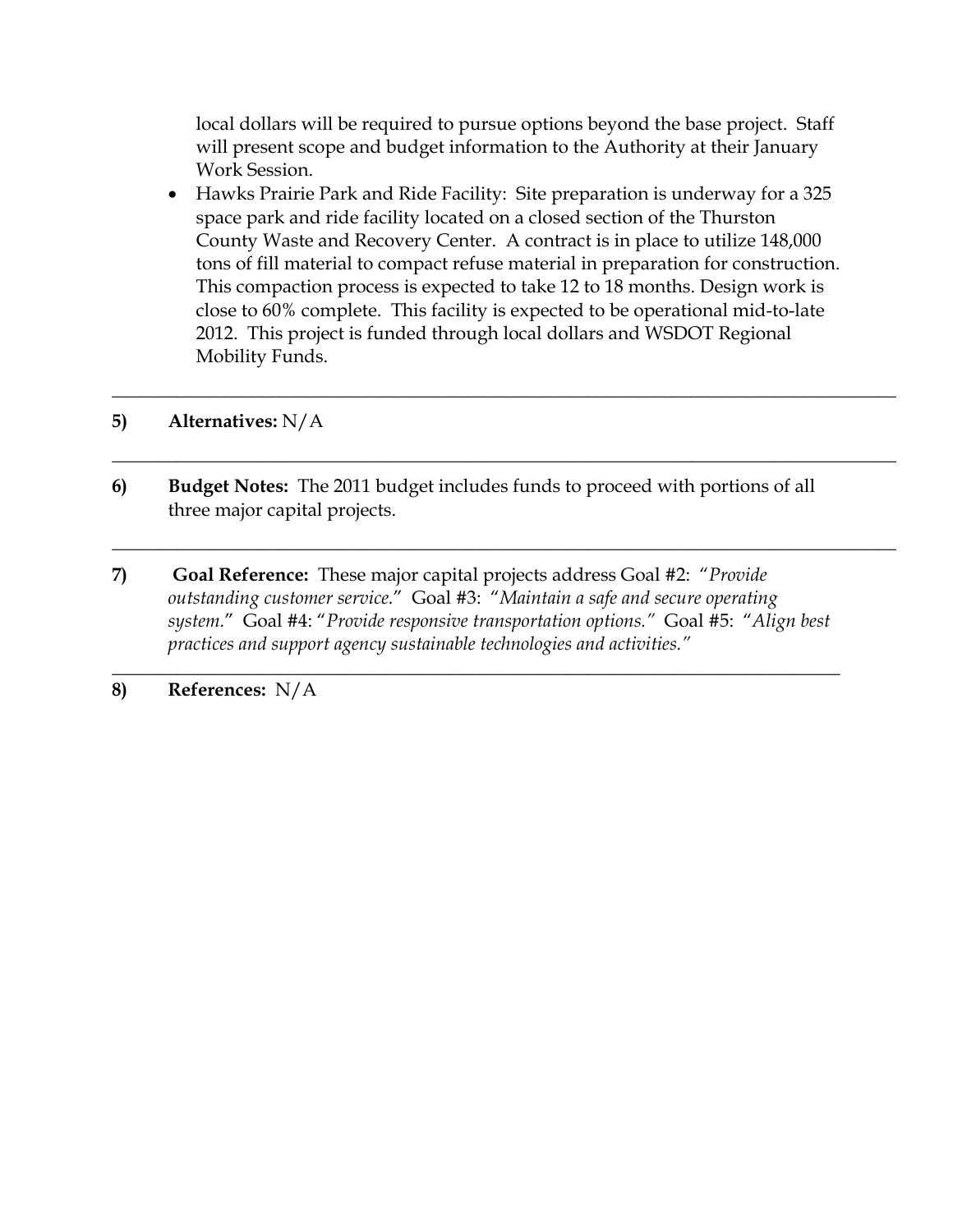### **INTERCITY TRANSIT CITIZEN ADVISORY COMMITTEE AGENDA ITEM NO. V MEETING DATE: January 10, 2011**

**FOR: Citizen Advisory Committee** 

**FROM: Rhodetta Seward, 705-5856** 

**SUBJECT: Youth Position Recruitment** 

**1) The Issue:** Determine how and when to recruit for the youth position on the CAC.

**\_\_\_\_\_\_\_\_\_\_\_\_\_\_\_\_\_\_\_\_\_\_\_\_\_\_\_\_\_\_\_\_\_\_\_\_\_\_\_\_\_\_\_\_\_\_\_\_\_\_\_\_\_\_\_\_\_\_\_\_\_\_\_\_\_\_\_\_\_\_\_\_\_\_\_\_\_\_\_\_\_\_\_\_** 

**\_\_\_\_\_\_\_\_\_\_\_\_\_\_\_\_\_\_\_\_\_\_\_\_\_\_\_\_\_\_\_\_\_\_\_\_\_\_\_\_\_\_\_\_\_\_\_\_\_\_\_\_\_\_\_\_\_\_\_\_\_\_\_\_\_\_\_\_\_\_\_\_\_\_\_\_\_\_\_\_\_\_\_\_** 

\_\_\_\_\_\_\_\_\_\_\_\_\_\_\_\_\_\_\_\_\_\_\_\_\_\_\_\_\_\_\_\_\_\_\_\_\_\_\_\_\_\_\_\_\_\_\_\_\_\_\_\_\_\_\_\_\_\_\_\_\_\_\_\_\_\_\_\_\_\_\_\_\_\_\_\_\_\_\_\_\_\_\_\_

\_\_\_\_\_\_\_\_\_\_\_\_\_\_\_\_\_\_\_\_\_\_\_\_\_\_\_\_\_\_\_\_\_\_\_\_\_\_\_\_\_\_\_\_\_\_\_\_\_\_\_\_\_\_\_\_\_\_\_\_\_\_\_\_\_\_\_\_\_\_\_\_\_\_\_\_\_\_\_\_\_\_\_\_

- **2) Recommended Action:** Form an ad hoc committee consisting of 4-5 CAC members, the Youth Education Specialist and the Executive Services Director to develop a plan for the CAC's consideration.
- **3) Policy Analysis:** The CAC needs to finalize a recruitment process which needs to include a timeline for 2011. The Authority approved this position and requested the CAC develop the recruitment process.
- **4) Background:** The CAC took their recommendation to the Authority to add a 20th position at their December 1, 2010, meeting, with the position being specifically for a 15-19 year old. The Authority approved the position.

The Authority offered several comments to the CAC as follows:

- Youth who are home-schooled be considered as well as those attending public school.
- Youth have some type of involvement with public transit is desirable
- There was discussion regarding the youth be a rider, while others agreed requiring the youth be a rider could eliminate some youth who are leaders. It is not a criterion required of the Authority or of the other CAC members.
- Recommended appointing students in the Spring with the term ending when the school year ends. In Lacey, they are appointed in the Fall and they only serve for the 9 months of the school year. The Authority agreed to defer timing to the CAC.

As with the CAC, the Authority offered several recommendations, but no consensus. Staff recommends forming a smaller group of the CAC to work on the recruitment process. This ad hoc committee should include Intercity Transit's Youth Education Specialist, Erin Scheel, who works with all of the local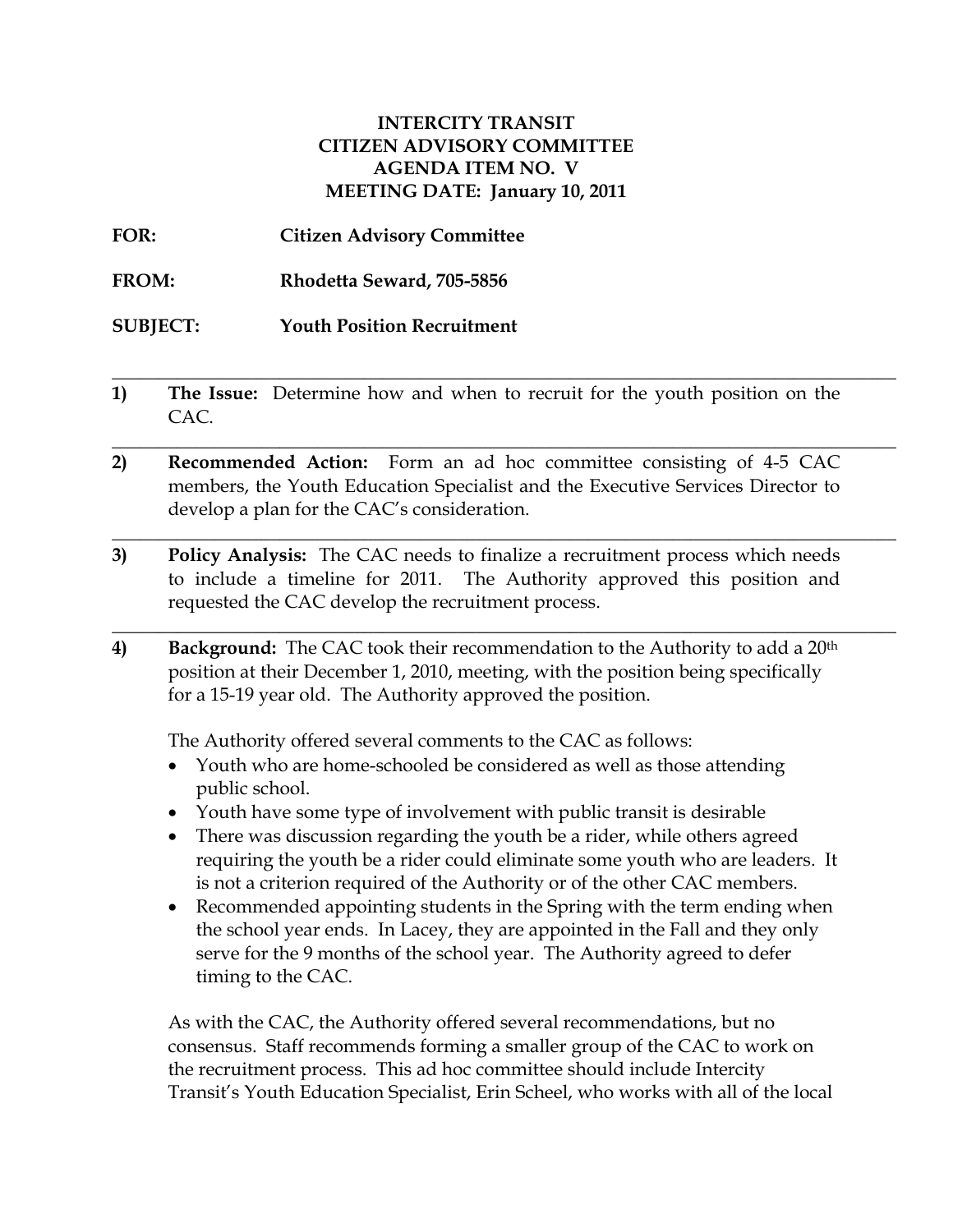high schools. She has a relationship with many of the staff, would be very helpful in bringing ideas to the table, and would be able to actually get applications to students once a process has been defined.

The ad hoc committee would be responsible for bringing a draft plan back to the CAC by the February meeting.

\_\_\_\_\_\_\_\_\_\_\_\_\_\_\_\_\_\_\_\_\_\_\_\_\_\_\_\_\_\_\_\_\_\_\_\_\_\_\_\_\_\_\_\_\_\_\_\_\_\_\_\_\_\_\_\_\_\_\_\_\_\_\_\_\_\_\_\_\_\_\_\_\_\_\_\_\_\_\_\_\_\_\_\_

\_\_\_\_\_\_\_\_\_\_\_\_\_\_\_\_\_\_\_\_\_\_\_\_\_\_\_\_\_\_\_\_\_\_\_\_\_\_\_\_\_\_\_\_\_\_\_\_\_\_\_\_\_\_\_\_\_\_\_\_\_\_\_\_\_\_\_\_\_\_\_\_\_\_\_\_\_\_\_\_\_\_\_\_

\_\_\_\_\_\_\_\_\_\_\_\_\_\_\_\_\_\_\_\_\_\_\_\_\_\_\_\_\_\_\_\_\_\_\_\_\_\_\_\_\_\_\_\_\_\_\_\_\_\_\_\_\_\_\_\_\_\_\_\_\_\_\_\_\_\_\_\_\_\_\_\_\_\_\_\_\_\_\_\_\_\_\_\_

\_\_\_\_\_\_\_\_\_\_\_\_\_\_\_\_\_\_\_\_\_\_\_\_\_\_\_\_\_\_\_\_\_\_\_\_\_\_\_\_\_\_\_\_\_\_\_\_\_\_\_\_\_\_\_\_\_\_\_\_\_\_\_\_\_\_\_\_\_\_\_\_\_\_\_\_\_\_\_\_\_\_\_\_

## **5) Alternatives:**

- A. Approve a CAC ad hoc committee of four, no more than five.
- B. Develop a recruitment plan as a committee of the whole, which staff estimates may take several meetings estimated on experience.

## **6) Budget Notes:** N/A

- **7) Goal Reference:** N/A
- **8) References:** N/A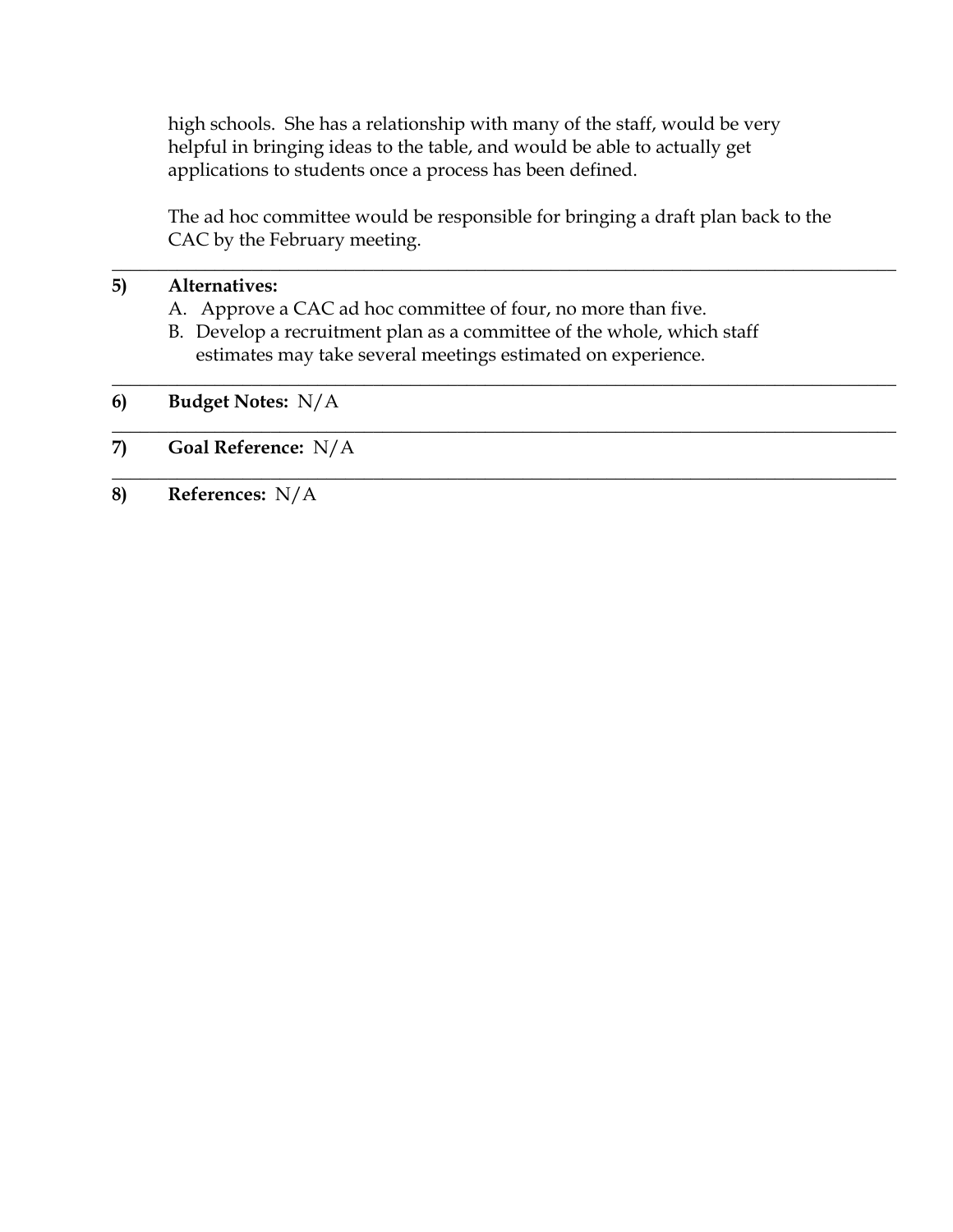### **INTERCITY TRANSIT CITIZEN ADVISORY COMMITTEE AGENDA ITEM NO. VI MEETING DATE: January 10, 2011**

**FOR: Citizen Advisory Committee** 

**FROM: Rhodetta Seward, 705-5856** 

**SUBJECT: Future Discussions - Ideas** 

**1) The Issue:** What do you as Citizen Advisory Committee members want to see staff bring to you in 2011?

**\_\_\_\_\_\_\_\_\_\_\_\_\_\_\_\_\_\_\_\_\_\_\_\_\_\_\_\_\_\_\_\_\_\_\_\_\_\_\_\_\_\_\_\_\_\_\_\_\_\_\_\_\_\_\_\_\_\_\_\_\_\_\_\_\_\_\_\_\_\_\_\_\_\_\_\_\_\_\_\_\_\_\_\_** 

**\_\_\_\_\_\_\_\_\_\_\_\_\_\_\_\_\_\_\_\_\_\_\_\_\_\_\_\_\_\_\_\_\_\_\_\_\_\_\_\_\_\_\_\_\_\_\_\_\_\_\_\_\_\_\_\_\_\_\_\_\_\_\_\_\_\_\_\_\_\_\_\_\_\_\_\_\_\_\_\_\_\_\_\_** 

\_\_\_\_\_\_\_\_\_\_\_\_\_\_\_\_\_\_\_\_\_\_\_\_\_\_\_\_\_\_\_\_\_\_\_\_\_\_\_\_\_\_\_\_\_\_\_\_\_\_\_\_\_\_\_\_\_\_\_\_\_\_\_\_\_\_\_\_\_\_\_\_\_\_\_\_\_\_\_\_\_\_\_\_

\_\_\_\_\_\_\_\_\_\_\_\_\_\_\_\_\_\_\_\_\_\_\_\_\_\_\_\_\_\_\_\_\_\_\_\_\_\_\_\_\_\_\_\_\_\_\_\_\_\_\_\_\_\_\_\_\_\_\_\_\_\_\_\_\_\_\_\_\_\_\_\_\_\_\_\_\_\_\_\_\_\_\_\_

- **2) Recommended Action:** Discussion only.
- **3) Policy Analysis:** N/A
- **4) Background:** Staff develops an annual calendar for agendas for the CAC and Authority meetings. Much of the calendar is driven by annual projects such as development of the Strategic Plan, Transit Development Plan and budget. Capital projects also take a priority. Projects such as the Pattison Facility expansion, Hawks Prairie Park and Ride, and the Olympia Transit Center enhancement project are brought to the CAC and Authority at key points in their development. We also try to provide a regular update on Dial-A-Lift to the CAC. However, there are opportunities to add new items to the agenda calendar.

We would like to hear from you regarding your thoughts as to what you would like to hear about from staff. What are you interested in or what would you like to learn more about?

We will add your ideas to our agenda and schedule them based on the availability of time on the agenda and the level of staff effort and time required to address the issues.

\_\_\_\_\_\_\_\_\_\_\_\_\_\_\_\_\_\_\_\_\_\_\_\_\_\_\_\_\_\_\_\_\_\_\_\_\_\_\_\_\_\_\_\_\_\_\_\_\_\_\_\_\_\_\_\_\_\_\_\_\_\_\_\_\_\_\_\_\_\_\_\_\_\_\_\_\_\_\_\_\_\_\_\_

\_\_\_\_\_\_\_\_\_\_\_\_\_\_\_\_\_\_\_\_\_\_\_\_\_\_\_\_\_\_\_\_\_\_\_\_\_\_\_\_\_\_\_\_\_\_\_\_\_\_\_\_\_\_\_\_\_\_\_\_\_\_\_\_\_\_\_\_\_\_\_\_\_\_\_\_\_\_\_\_\_\_\_\_

\_\_\_\_\_\_\_\_\_\_\_\_\_\_\_\_\_\_\_\_\_\_\_\_\_\_\_\_\_\_\_\_\_\_\_\_\_\_\_\_\_\_\_\_\_\_\_\_\_\_\_\_\_\_\_\_\_\_\_\_\_\_\_\_\_\_\_\_\_\_\_\_\_\_\_\_\_\_\_\_\_\_\_\_

**5) Alternatives:** N/A

### **6) Budget Notes:** N/A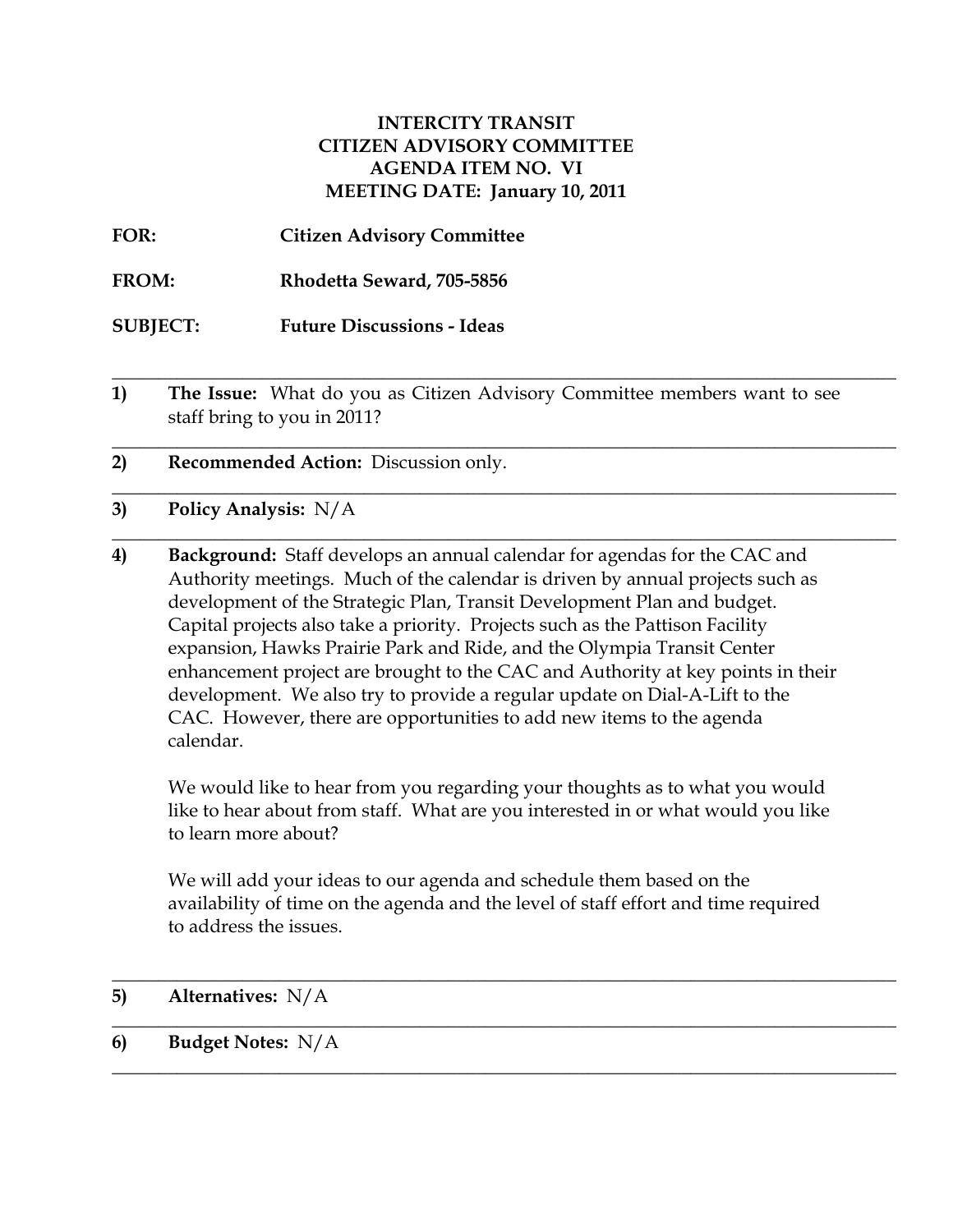**7) Goal Reference:** This would meet all goals as the CAC looks at new ideas and becomes acquainted with all services and products of Intercity Transit.

\_\_\_\_\_\_\_\_\_\_\_\_\_\_\_\_\_\_\_\_\_\_\_\_\_\_\_\_\_\_\_\_\_\_\_\_\_\_\_\_\_\_\_\_\_\_\_\_\_\_\_\_\_\_\_\_\_\_\_\_\_\_\_\_\_\_\_\_\_\_\_\_\_\_\_\_\_\_\_\_\_\_\_\_

**8) References:** N/A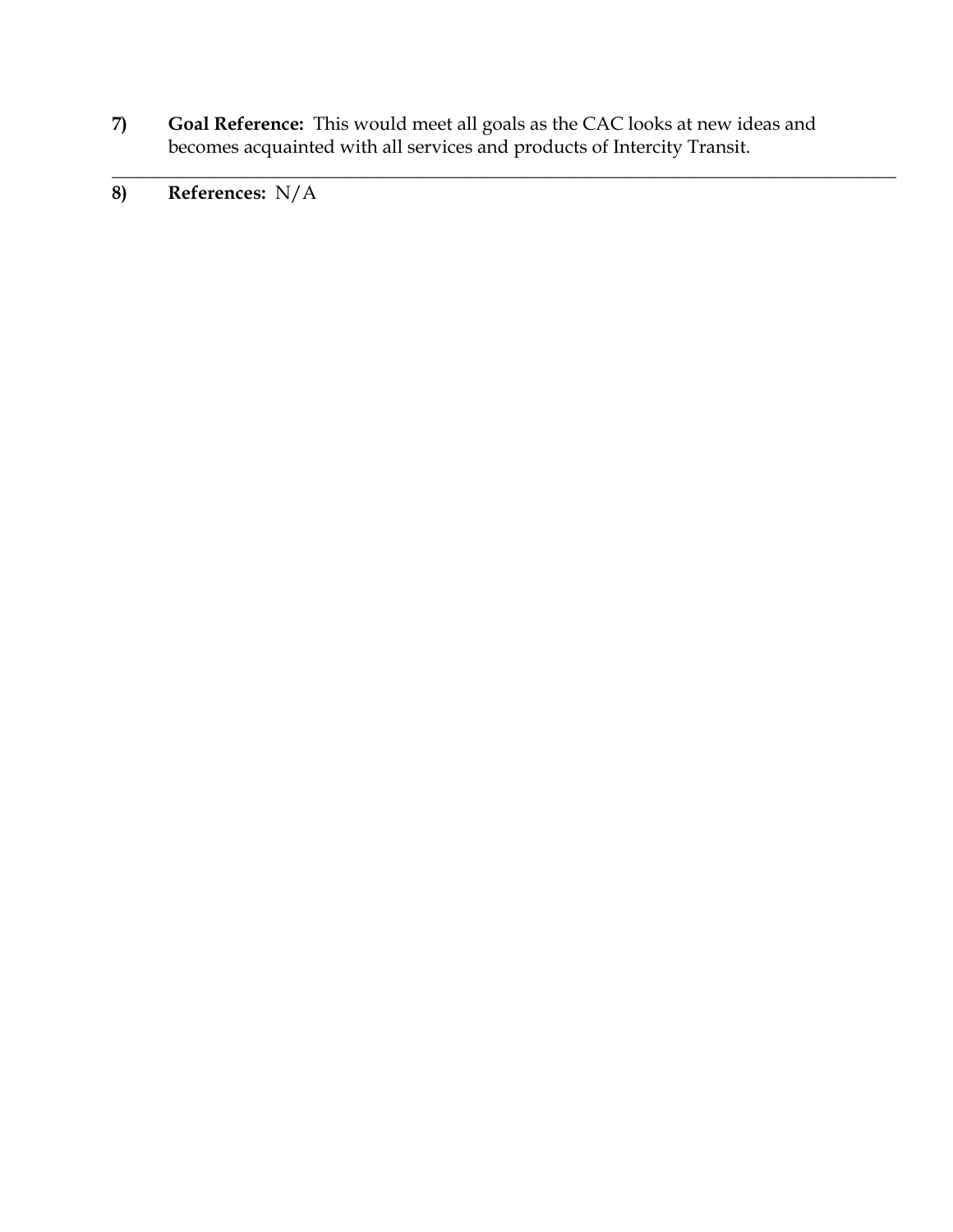### **MINUTES INTERCITY TRANSIT CITIZEN ADVISORY COMMITTEE November 15, 2010**

#### **CALL TO ORDER**

Chair Olson called the November 15, 2010, meeting of the Citizen Advisory Committee (CAC) to order at 5:31 p.m., at the administrative offices of Intercity Transit.

Members Present: Gerald Abernathy, Stephen Abernathy, Berl Colley, Wilfred Collins, Valerie Elliott, Jill Geyen, Catherine Golding, Roberta Gray, Faith Hagenhofer, Meta Hogan, Julie Hustoft, Don Melnick, Joan O'Connell, Linda Olson, and Jacqueline Reid.

Excused: Seema Gupta; Kahlil Sibree.

Unexcused: Rob Workman.

Staff Present: Mike Harbour; Rhodetta Seward; Ben Foreman, and Emily Bergkamp.

Others Present: Authority Member Ed Hildreth and Recording Secretary Tom Gow.

#### **APPROVAL OF AGENDA**

The agenda was modified to include a presentation on a policy mandating the use of lap seatbelts.

It was M/S/A by Melnick and Reid to approve the agenda as amended.

#### **INTRODUCTIONS**

Olson welcomed Authority member Ed Hildreth.

#### **MEETING ATTENDANCE**

A. November 17, 2010, Work Session - Jacqueline Reid

B. December 1, 2010, Regular Meeting - Roberta Gray

C. December 15, 2010, Work Session - Canceled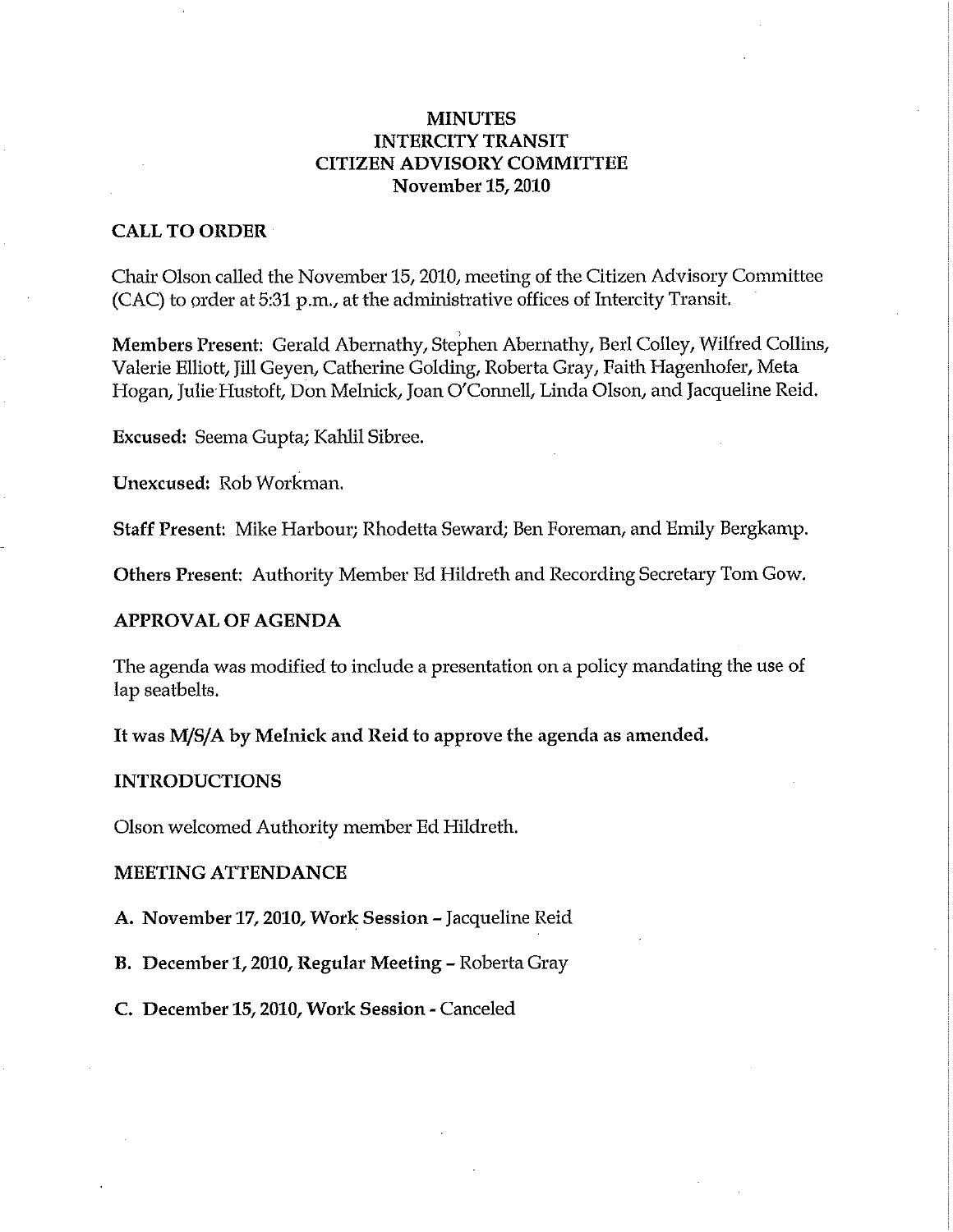**CAC MEETING MINUTES** November 15, 2010 Page 2 of 9

#### **APPROVAL OF MINUTES - October 18, 2010**

It was M/S by S. Abernathy and G. Abernathy to approve the minutes of October 18, 2010.

A correction to the minutes was requested on page 7 correcting the second sentence in the second to the last paragraph to state, "She also commented staff at Midas on Pacific Avenue would like a garbage can container at the stop."

Motion carried as amended.

#### **NEW BUSINESS**

Meeting Protocol - Follow up to Chair's Memo. Olson reminded members to A. practice good protocol during meetings by waiting for recognition prior to offering comments and avoiding lengthy comments to afford adequate time for all members to provide comments.

Draft 2011 Budget. Foreman reported the draft budget was presented to the **B.** Authority on November 3 and available to the public on November 4. A public hearing on the budget is scheduled for November 17 with adoption scheduled on December 1. The proposed budget is \$44,491,800, which is slightly different then the budget document provided to members because of the addition of a rollover project involving a \$57,000 capital budget expense for the CAD/AVL system. Fluctuations in the budget document will occur until December 1, when officially adopted.

The proposed 2011 budget includes:

| • New Positions/Projects                         | \$268,150    |
|--------------------------------------------------|--------------|
| • Capital Expenditures                           | \$3,054,500  |
| • Non-Recurring Operating Expenses               |              |
| • Ongoing Projects, Including Carryover Projects | \$10,085,378 |
| • Operating Expenses                             | \$8,102,091  |
| • Salaries/Wages and Benefits                    | \$22,465,241 |

Foreman described a document showing the costs associated with ongoing projects and carryover projects as well as new strategic plan capital projects totaling \$13,139,878.

Budget assumptions include an increase in fuel at \$3 a gallon. A dollar increase in fuel equates to approximately \$1 million. The proposed budget includes six new operator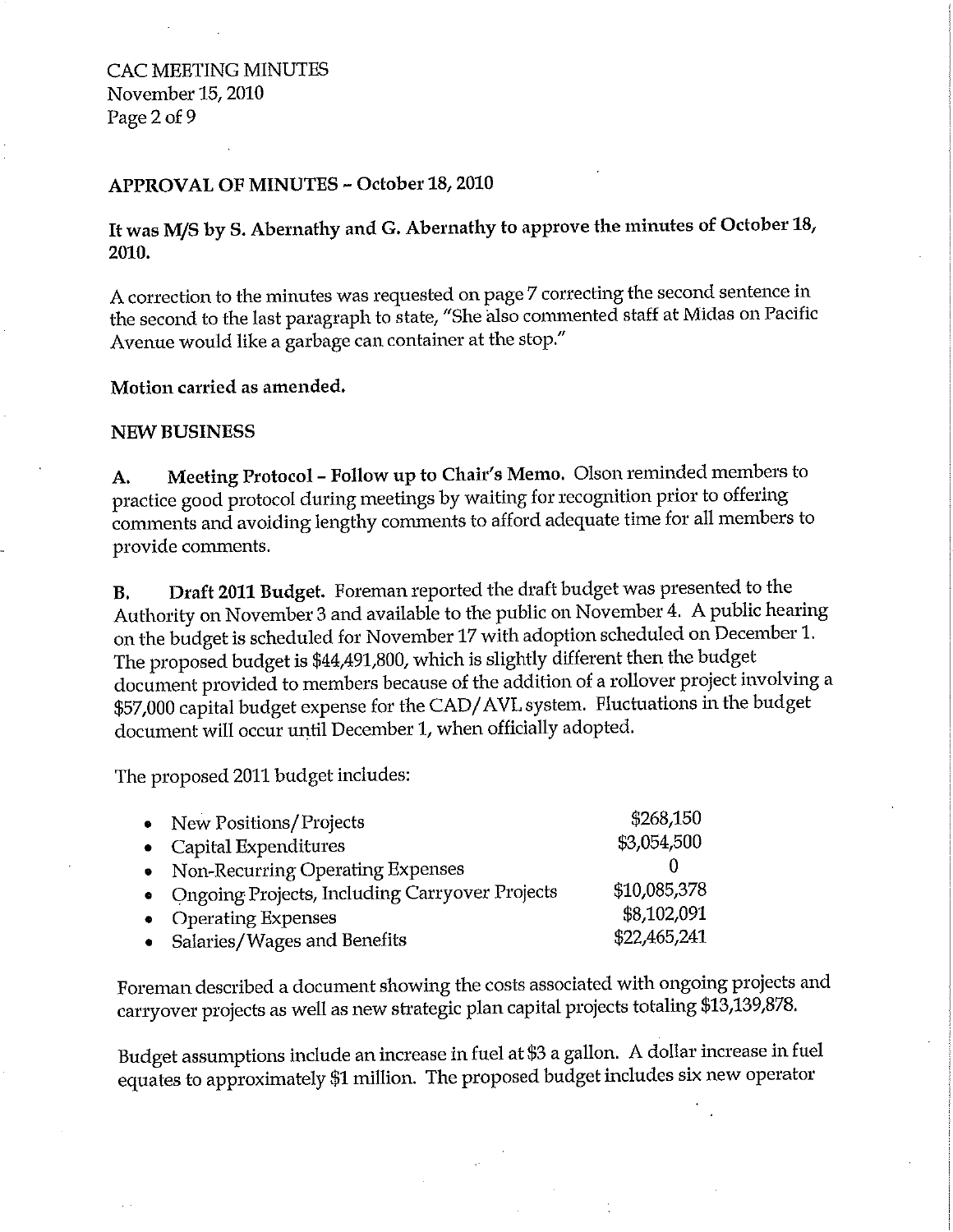**CAC MEETING MINUTES** November 15, 2010 Page 3 of 9

positions to accommodate new service levels specified in the Strategic Plan. Service hours are projected to increase by 3.2%.

Foreman responded to questions. Forty-seven vanpools are scheduled for replacement with state grant funds of \$956,000.

G. Abernathy referred to the preliminary budget and questioned why the 2011 cash balance is less that the 2010 projected balance. Harbour explained that the difference pertains to an increase in expenses exceeding revenue by approximately \$500,000, which decreases the cash balance.

Olson asked about the inclusion of funds for the ORCA card (Smart Card). Foreman replied the 2011 budget includes a placeholder amount of \$500,000 for Smart Card fareboxes. The agency is hopeful the actual amount will be significantly less.

Foreman reviewed new projects/positions totaling \$258,150:

|           | Web Site Enhancement                  | \$40,000 |
|-----------|---------------------------------------|----------|
|           | <b>EPA Grant</b>                      | \$40,000 |
| $\bullet$ | Position Reconfiguration              | \$4,350  |
| $\bullet$ | <b>EMS</b> Sustainability             | \$24,000 |
| $\bullet$ | Classification/Compensation Project   | \$25,000 |
| $\bullet$ | Martin Way Park and Ride Sign         | \$25,000 |
|           | <b>Green Power Program</b>            | \$11,000 |
|           | Catwalks at Heat Recovery Units       | \$35,000 |
| $\bullet$ | <b>Increase Security Hours at LTC</b> | \$33,800 |
|           | Marketing/Incentive Program           | \$30,000 |
|           |                                       |          |

Foreman reminded members the proposed budget is not final until adoption by the Authority scheduled on December 1. The budget includes a 3.5% increase for operators, which represents a third year increase of a three-year previously negotiated contract. There is no increase included in the budget for non-represented employees or for IAM maintenance employees, which is subject to negotiation.

Melnick commented he understands there are less expensive sources to purchase green power than from Puget Sound Energy. Harbour advised the agency purchases power from PSE. Melnick commented that federal law allows the purchase of green power from any source providing the program. Harbour said PSE has considerably decreased the agency's rate because of the agency's consumption level.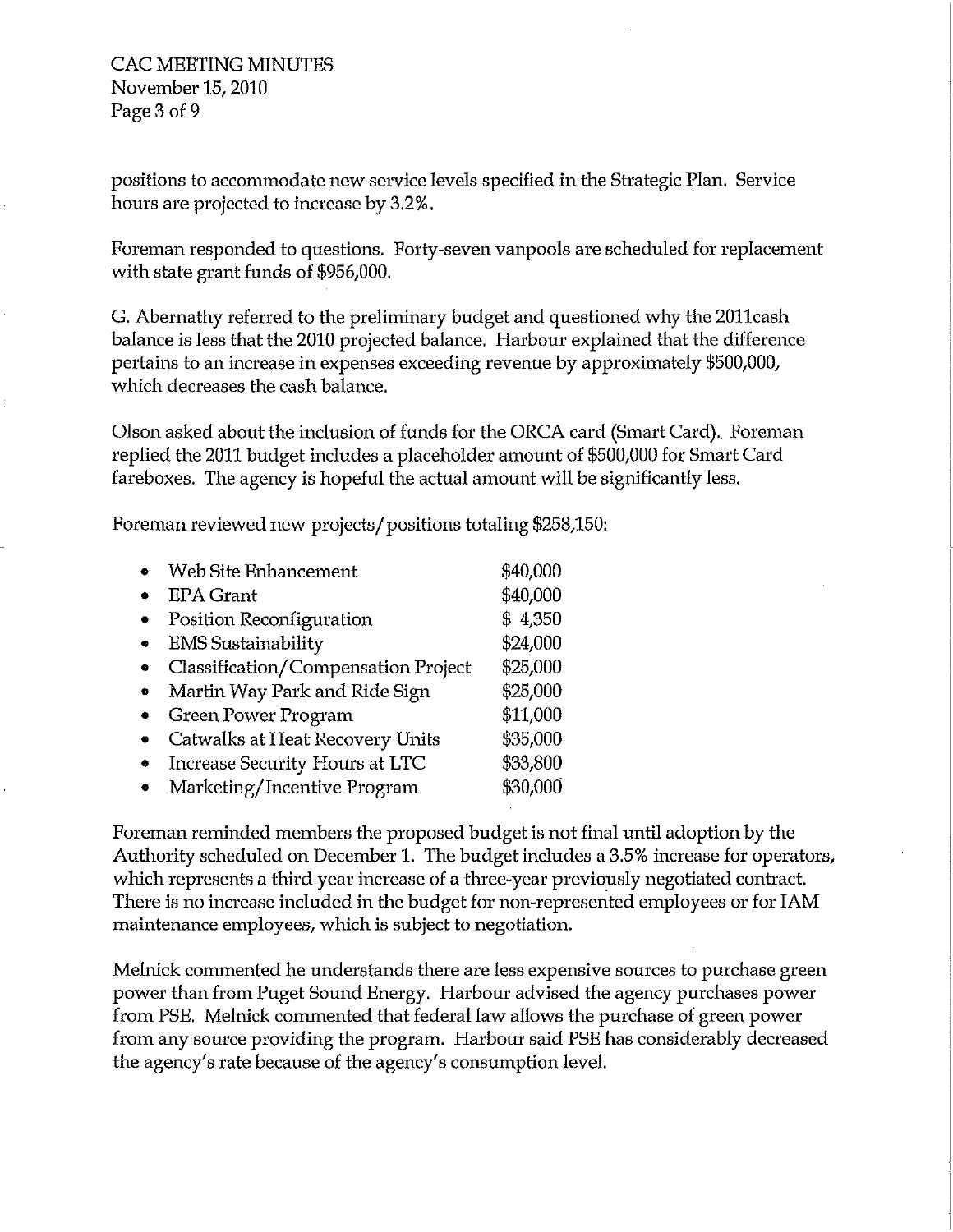**CAC MEETING MINUTES** November 15, 2010 Page 4 of 9

Elliott suggested that if the agency is going to participate in PSE's program, it's important for the agency to ensure the program supports environmental sustainability, as there have been issues with PSE in terms of not completing environmental studies when pursuing green resources. Harbour advised that a certain amount of trust is afforded for the program. There is also a lack of staff resources to conduct this type of research.

Geyen asked about the selection of bus stops for the solar lighting. Harbour offered to provide information on the location when the bus stops have been selected. Staff is currently completing light studies of each bus stop.

2011 - 2016 Strategic Plan. Harbour reported the latest change is implementing C. the service change in February 2011 rather than two service increases in 2011 based on the financial forecast. Other changes include the outcome of grant programs. The agency was successful in receiving a \$2 million grant for replacement of eight buses that will be delivered in 2012. The number could be increased in the earmark of \$1 million in the Senate if approved. However, based on discussions surrounding earmarks, appropriation is unknown at this time. The agency was unsuccessful in obtaining federal funds for the construction of the Pattison Street facility expansion. The agency will continue to seek federal funds. Approximately \$3.2 million in local funds is available for final engineering. Staff proposes delaying funding on the final engineering piece until federal funds become available for construction. The existing facility is crowded but can be utilized for several more years.

The plan also includes Regional Mobility Funds to extend Express service from Seattle to Olympia and additional service from Tumwater and the Hawks Prairie park-andride and Lakewood. Other projects include providing real time bus information and trip planner service. The University of Washington produced a Smart Phone application for providing phone users with information on bus location. The agency is working over the next several months to assign four-digit bus stop numbers to enable deployment of the application. The agency recently provided data to Goggle Transit to launch the program for riders providing real time and next bus information by the end of the year.

The Strategic Plan financial forecast is continuously updated and doesn't match up the 2011 budget because of the ongoing status associated with capital rollover projects and completion dates. At the end of 2016, approximately \$1.5 million more is forecasted in the agency's reserve level. Financially, the agency is in good shape. Some major capital projects will be completed with the assistance of grant funds.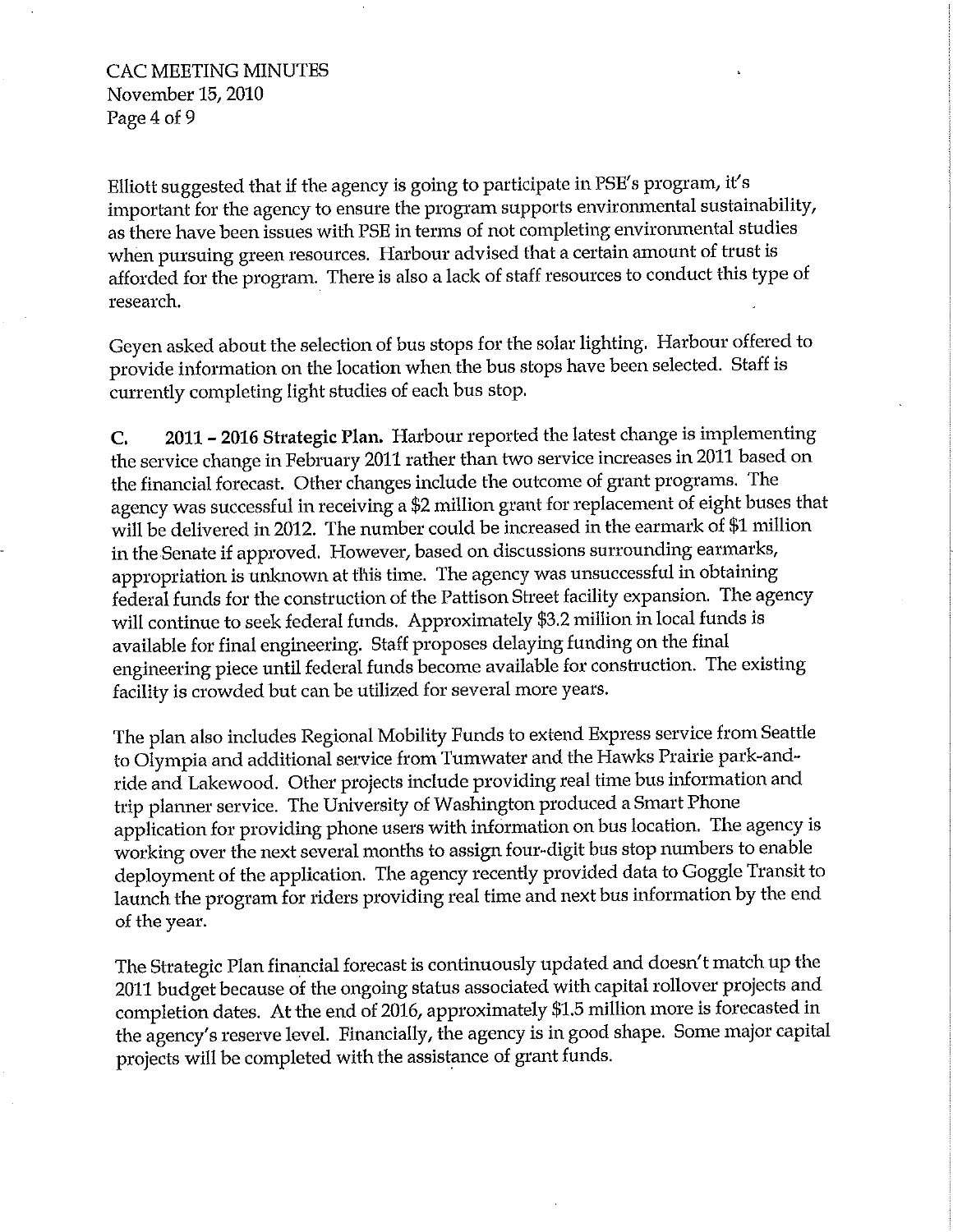Harbour provided an update on the status of the Hawks Prairie park-and-ride project. G. Abernathy commented on the location as a great use of the property as it likely wouldn't be used for any other building. It is a good location for a park-and-ride because of its location to the interstate.

G. Abernathy asked about October sales tax receipts. Foreman reported overall year-todate sales tax increased by .8%. Harbour added that ridership increased in October with over 400,000 riders representing the highest month ever.

Foreman noted there is a delay in the receipt of sales tax collection by approximately three months.

Melnick asked whether there is a relationship between the price of gasoline and the increase in ridership. Harbour affirmed there is some correlation especially in October 2008 when gasoline was over \$4 a gallon.

Olson asked whether any advertising is planned announcing the combined service change in February 2011. Harbour reviewed marketing efforts related to the service change.

Mandating Use of Lap Seatbelts Policy. Bergkamp reviewed a proposed policy D. mandating the use of seatbelts on Dial-A-Lift (DAL) service. Until now, there is no policy mandating seatbelt use on DAL vehicles. The policy is only for lap seatbelts and not for shoulder harnesses. DAL vans in the agency's fleet have seatbelts only.

Each year, the American with Disabilities Act provides a conference for paratransit providers. This year's conference featured a presentation by Spokane Transit on crash test results on individuals not secured by a seatbelt. The presentation increased the level of awareness and the importance of developing a policy on seatbelt use to help prevent and reduce the intensity of injury to DAL clients during a vehicle accident. The goal of the policy is to increase safety. Often, DAL clients decline to use seatbelts. DAL clients can decline the use of a seatbelt because there is not a policy in place.

A newsletter will be mailed to DAL clients that will include information on the proposed change. Exemptions will be provided to individuals who possess documentation from a medical provider stating there is a medical reason for the nonuse of a seatbelt as well as during intermittent times when a DAL client cannot for temporary medical reasons, use a seatbelt.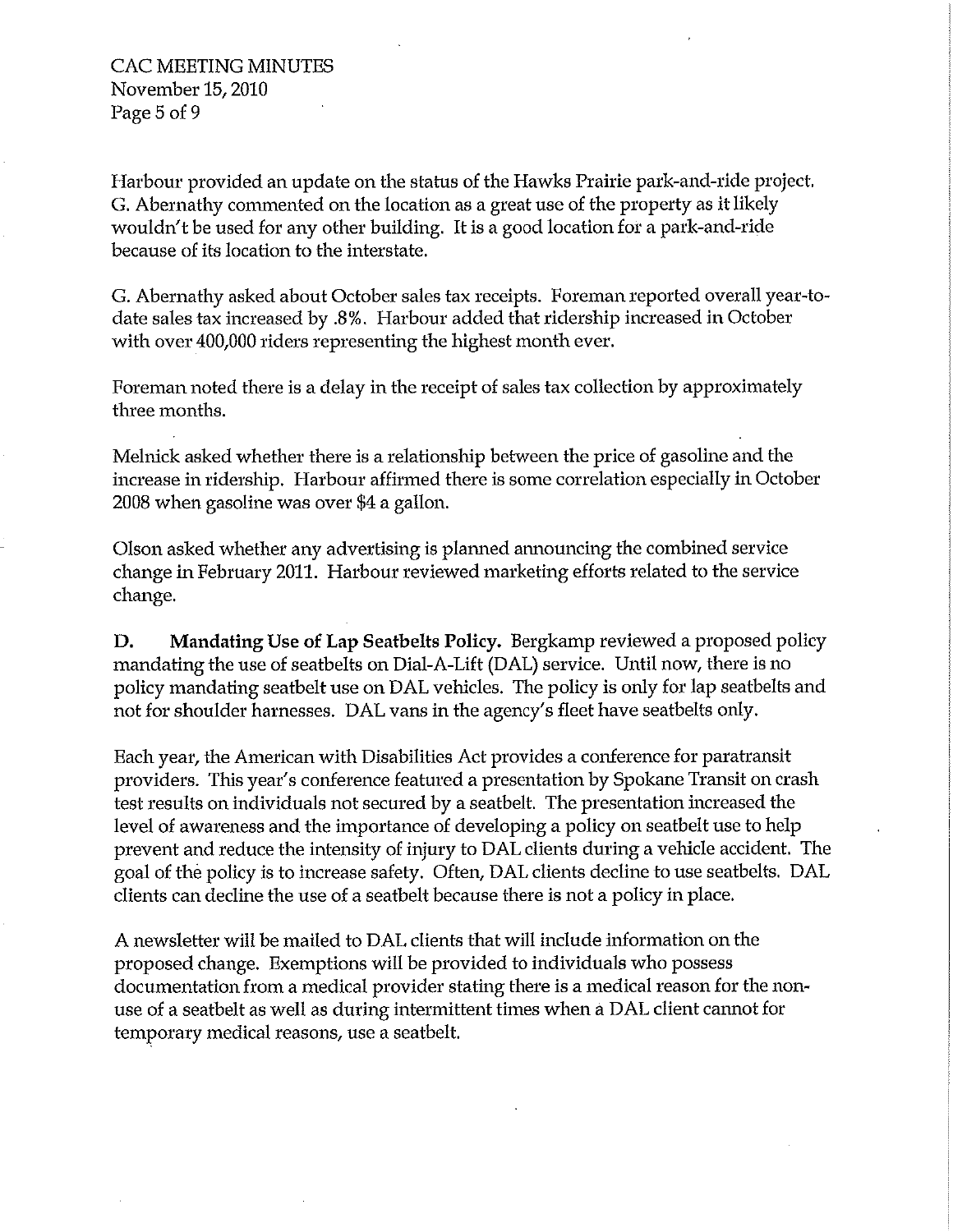CAC MEETING MINUTES November 15, 2010 Page 6 of 9

Bergkamp addressed questions from members. The new vans on order will not be equipped with shoulder harnesses as the order was initiated prior to consideration of the policy. Future vans purchased should be equipped with a seatbelt and shoulder harness. Medical exemptions will be provided to the driver through the driver's manifest. Prior to implementation, signs will be installed as well as information provided to all DAL clients.

Colley commented on the problems associated with shoulder harnesses cutting into shoulders during longer trips. Bergkamp acknowledged the concern and indicated more research will be completed before pursuing a shoulder harness policy.

Golding asked how the agency will address those instances when clients refuse to use seatbelts. Bergkamp said the process will likely entail a grace period as well as working one-on-one with clients. If there are ongoing problems staff will need to consider how to address those circumstances. The goal is to maintain a two-way dialogue and encourage compliance.

Bergkamp described the safety anchor mechanism of seatbelts to the floor of the vehicle.

Colley referred to studies demonstrating that lapbelts used without a shoulder harness can cause more injury. Bergkamp offered to review the studies and indicated the preference is starting with a lapbelt at this point while reviewing studies on the issue. G. Abernathy added that although a seatbelt in itself may cause some injury, statistics show unsecured objects can kill other passengers in the vehicle. During an accident, any unsecured object can become a deadly projectile.

Harbour commented that some of the CAC questions can be answered prior to presenting the policy to the Authority. Some of the questions should be incorporated within the policy, such as how the agency will handle those instances where the client refuses to use a seatbelt.

Youth Survey Results. Seward thanked members for participating in the online E. survey. The survey helped to eliminate several discussion sessions over the next few meetings. Survey results indicated overwhelming support of a youth position on the CAC, a one-year term, and eligibility to reapply for another term with primary support for a two-term limit. There was support that the youth be in high school. There wasn't consensus on the age range. The attendance requirement should be the same as the CAC. There was clear support for giving up one of the 19 seats while also support to add a position. Members supported the position having the same voting privileges.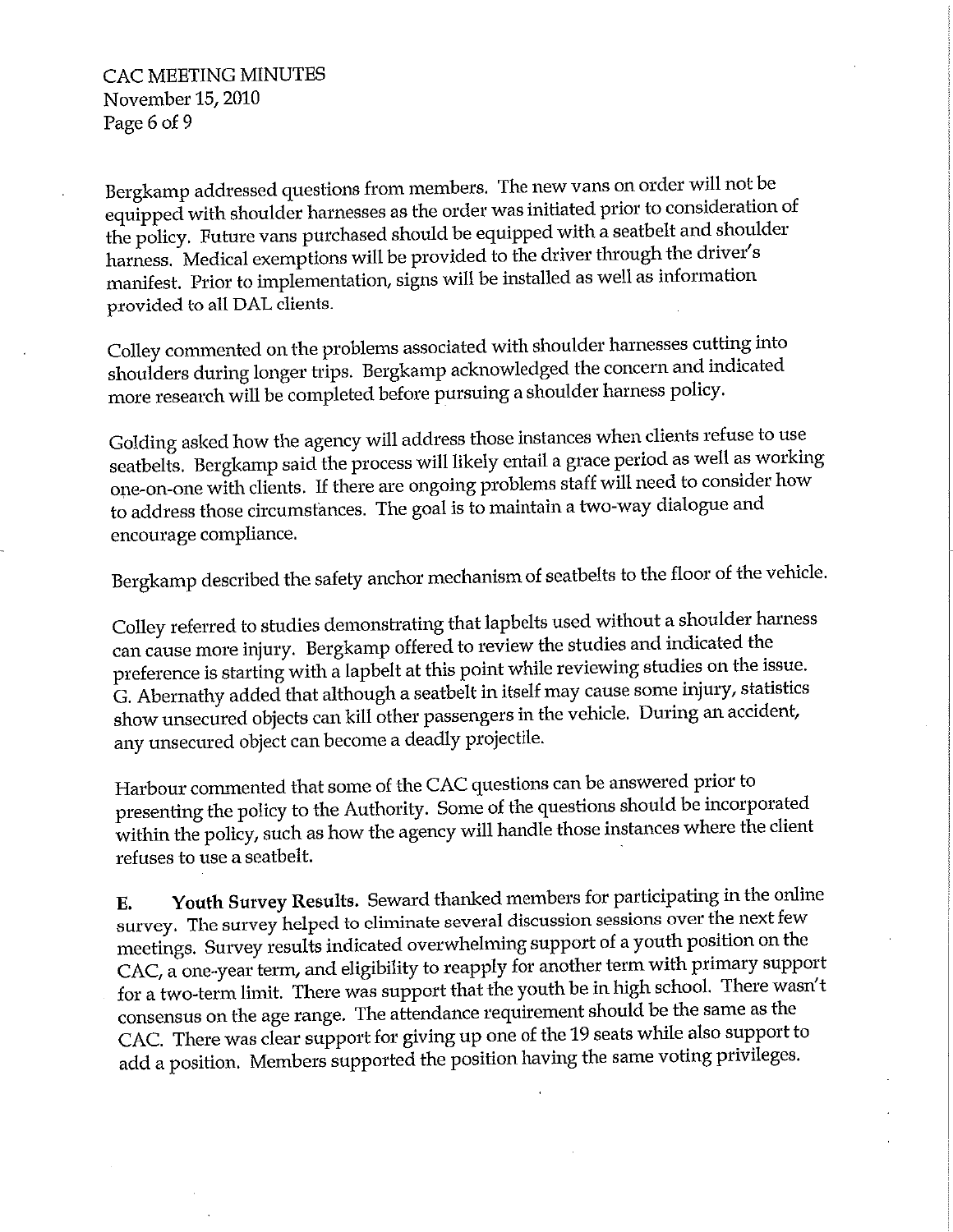**CAC MEETING MINUTES** November 15, 2010 Page 7 of 9

Members expressed strong support for spring recruitment rather than fall recruitment. There was good feedback in moving forward and developing the process.

Areas of this discussion include the minimum age of either 15 or 16 years and number of positions. For the maximum age level the majority of the members supported a range between 20 and 24 years of age.

Members commented on the age limit and shared varying opinions of appointing a 15 year old versus a 16 year old. Some members commented on the desired maturity level of older students as well as having the ability to drive while others suggested recruiting the applicant at 15 years of age and then appointing them when they turned 16. Other options included appointing only high school sophomores or a compromise of recruiting a 15 or 16 year old with a requirement that the student must be entering their junior year in high school to serve during their junior and senior years. A member suggested establishing a requirement that only 15 year olds may apply.

# It was M/S by Hagenhofer and S. Abernathy to establish the age of 15 years as the minimum age to apply for a youth position on the CAC.

Gray spoke in support of the suggestion of requiring a student to be a junior because high school students are a marketing strategy for high school-age students as potential riders. It was noted students with a GED can graduate at age 16 and there should also be some consideration of homeless youth and home schooled youths. Members discussed establishing some parameters for the position. Colley expressed concerns with limiting options. Many high schools students that are 17 and 18 years old would be eliminated if there is a requirement to be a junior in high school.

### Motion carried unanimously.

Members discussed maximum age. Reid said she averaged the age range in the survey and recommends a maximum age of 21. O'Connell suggested youths may be influenced in applying based on the age range of the position. Some youths may feel more comfortable applying for the position if the age range is 15 to 18 years of age rather than 15 to 21 years of age.

# It was M/S/A by Hogan and Gray to establish the maximum age of the youth position to be 19 years of age.

Members discussed recruiting methods in response to a question from Melnick on what types of recruiting methods will be used to solicit applicants. Members discussed the importance of reaching out to homeless and home schooled youths. Seward advised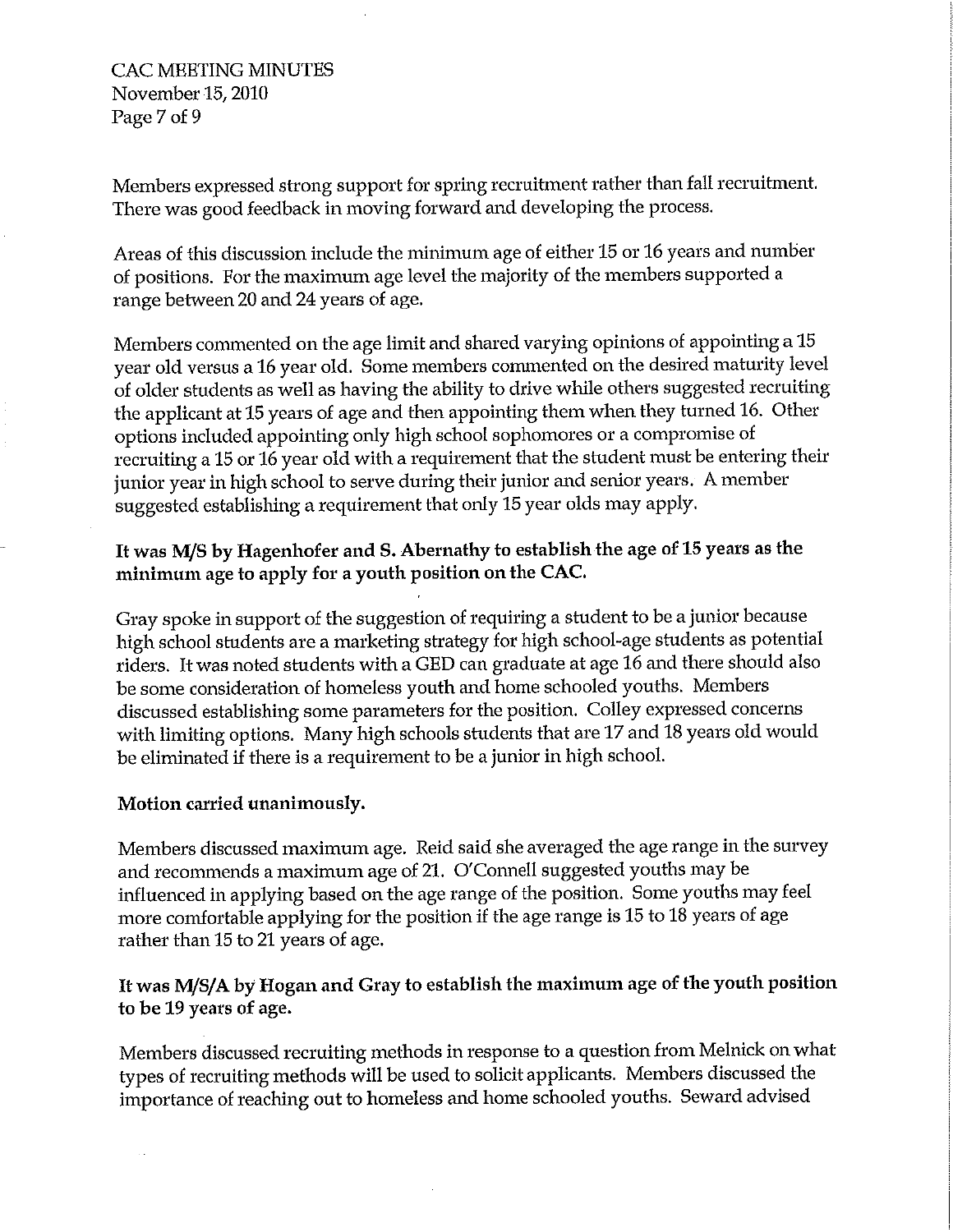**CAC MEETING MINUTES** November 15, 2010 Page 8 of 9

recruiting will be one of the next steps of the process. However, there are approximately 248 homeless youths who attend North Thurston Public Schools. There is an opportunity to reach out to that population as well.

Members discussed whether to reduce the number of positions on the CAC to accommodate a youth position or add another position. Hustoft commented that adding another position requires the approval of the Authority, which she supports while cautioning that if there is the possibility of the Authority denying the request, the CAC should be prepared to reduce the number of positions.

G. Abernathy advocated for retaining 19 positions and adding another position.

It was M/S/A by Gray and G. Abernathy to request the Authority approve the expansion of the CAC to 20 members to accommodate the youth position. Elliott opposed the motion.

Seward reviewed the next steps involving presentation of the CAC recommendations to the Authority. After approval of the Authority, the CAC can begin the recruitment process.

It was clarified the youth position is limited to two, 1-year terms.

### **REPORTS**

October 20, 2010, Work Session. Hustoft provided a recap of the work session. A. Several CAC members asked about the definition of an electronic cigarette. Hustoft provided a description of an electronic cigarette. Seward said the issue before the Authority is a revision of the tobacco policy of which electronic cigarettes are a component of the policy.

November 3, 2010, Regular Meeting. S. Abernathy provided additional **B.** information on the electronic cigarette discussion during the Authority meeting. The policy under consideration was deferred to enable staff to provide additional information on electronic cigarettes.

### **NEXT MEETING - December 20, 2010**

Seward advised no agenda items are scheduled for the December 20 meeting. Members agreed to cancel the December 20 meeting. Members were invited to attend the annual holiday banquet on December 10 from 10:00 a.m. to 4:30 p.m. inside the Maintenance Facility.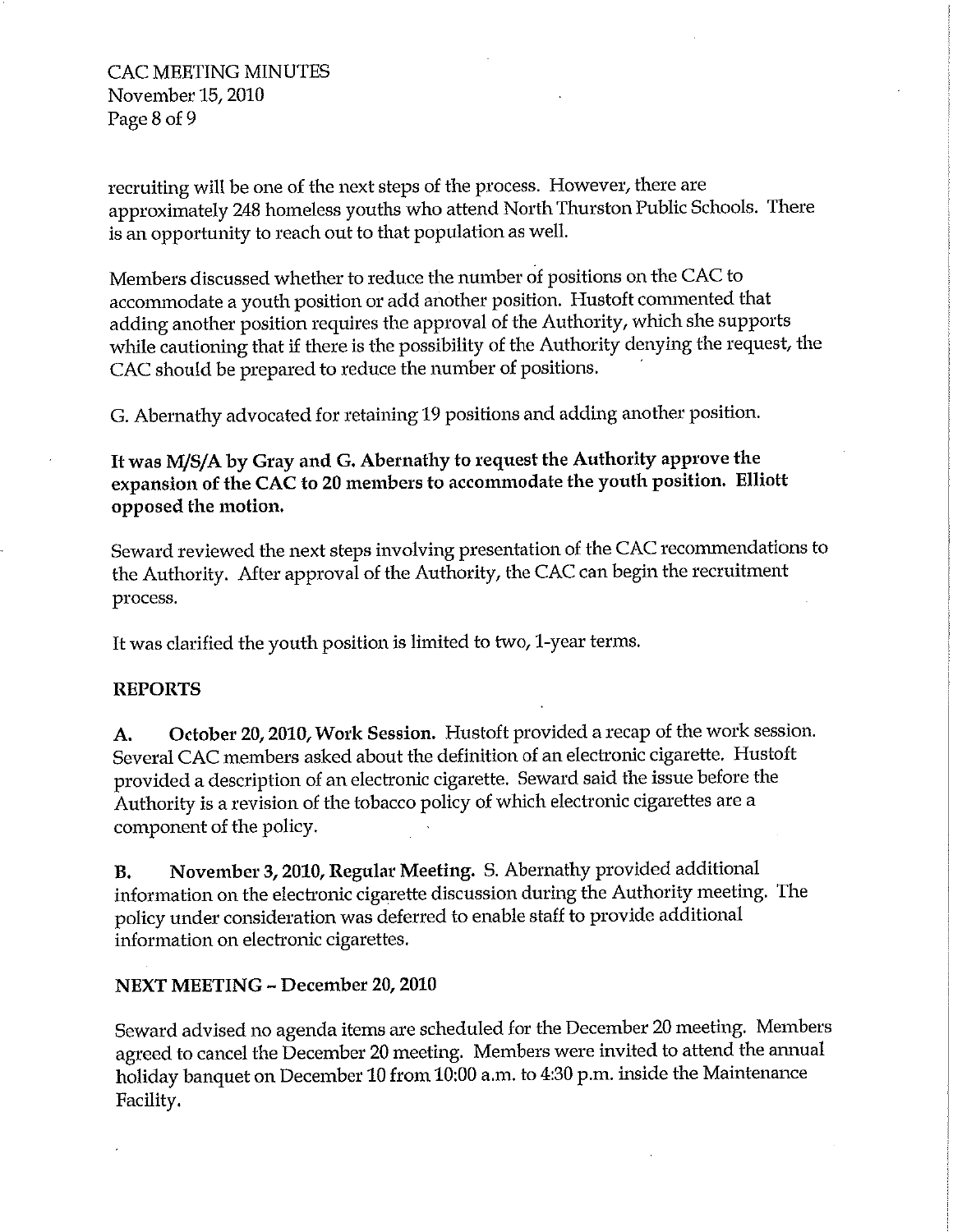CAC MEETING MINUTES November 15, 2010 Page 9 of 9

# **ADJOURNMENT**

It was M/S/A by G. Abernathy and Hogan to adjourn the meeting at 7:08 p.m.

Prepared by Valerie L. Gow, Recording Secretary/President Puget Sound Meeting Services

l.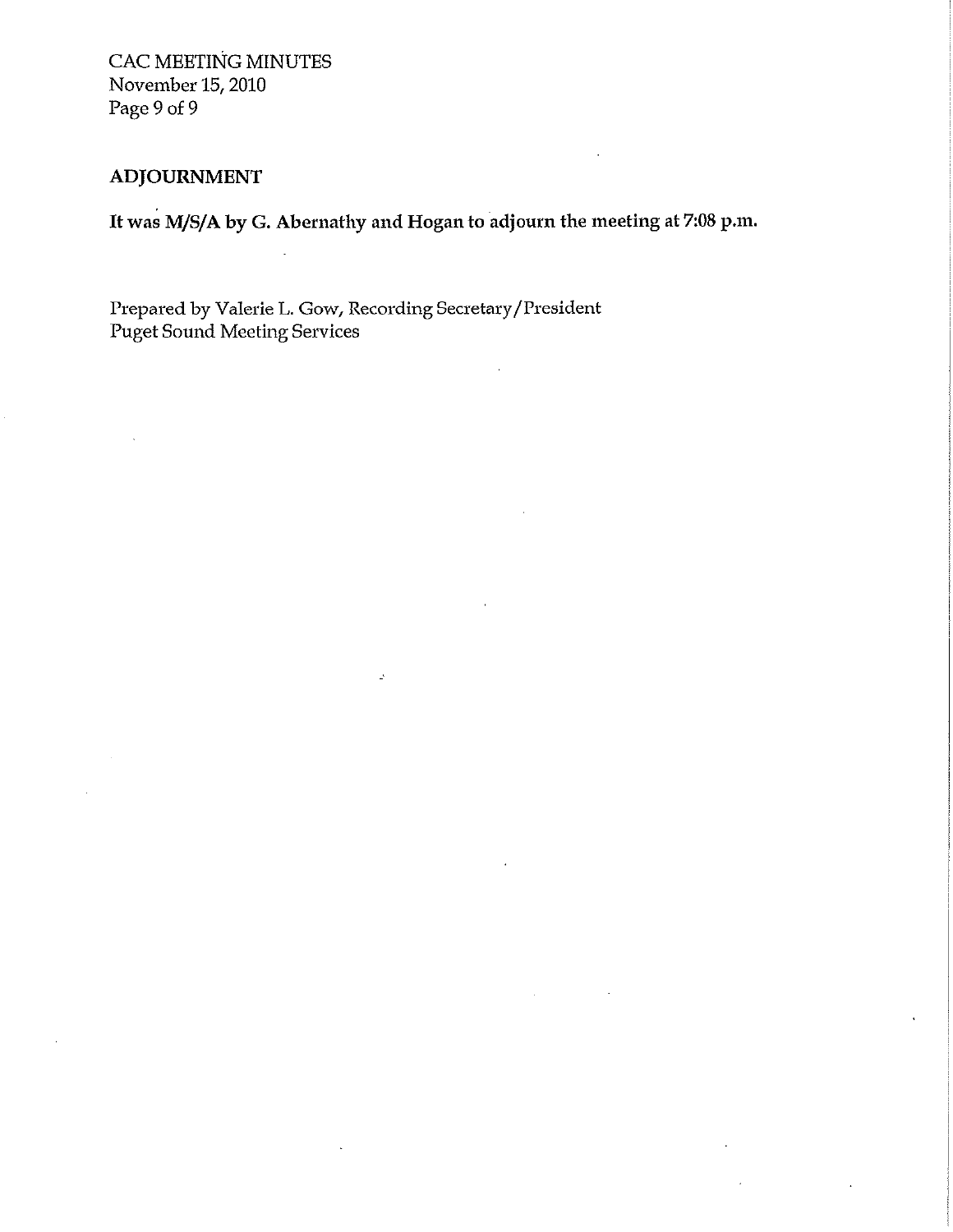$\sim$   $\sim$ 

 $\label{eq:2.1} \frac{1}{\sqrt{2}}\left(\frac{1}{\sqrt{2}}\right)^{2} \left(\frac{1}{\sqrt{2}}\right)^{2} \left(\frac{1}{\sqrt{2}}\right)^{2} \left(\frac{1}{\sqrt{2}}\right)^{2} \left(\frac{1}{\sqrt{2}}\right)^{2} \left(\frac{1}{\sqrt{2}}\right)^{2} \left(\frac{1}{\sqrt{2}}\right)^{2} \left(\frac{1}{\sqrt{2}}\right)^{2} \left(\frac{1}{\sqrt{2}}\right)^{2} \left(\frac{1}{\sqrt{2}}\right)^{2} \left(\frac{1}{\sqrt{2}}\right)^{2} \left(\$  $\label{eq:2.1} \frac{1}{\sqrt{2}}\left(\frac{1}{\sqrt{2}}\right)^{2} \left(\frac{1}{\sqrt{2}}\right)^{2} \left(\frac{1}{\sqrt{2}}\right)^{2} \left(\frac{1}{\sqrt{2}}\right)^{2} \left(\frac{1}{\sqrt{2}}\right)^{2} \left(\frac{1}{\sqrt{2}}\right)^{2} \left(\frac{1}{\sqrt{2}}\right)^{2} \left(\frac{1}{\sqrt{2}}\right)^{2} \left(\frac{1}{\sqrt{2}}\right)^{2} \left(\frac{1}{\sqrt{2}}\right)^{2} \left(\frac{1}{\sqrt{2}}\right)^{2} \left(\$ 

 $\label{eq:2.1} \frac{1}{\sqrt{2}}\int_{\mathbb{R}^3}\frac{1}{\sqrt{2}}\left(\frac{1}{\sqrt{2}}\right)^2\frac{1}{\sqrt{2}}\left(\frac{1}{\sqrt{2}}\right)^2\frac{1}{\sqrt{2}}\left(\frac{1}{\sqrt{2}}\right)^2\frac{1}{\sqrt{2}}\left(\frac{1}{\sqrt{2}}\right)^2.$  $\label{eq:2.1} \mathcal{L}(\mathcal{L}^{\mathcal{L}}_{\mathcal{L}}(\mathcal{L}^{\mathcal{L}}_{\mathcal{L}})) \leq \mathcal{L}(\mathcal{L}^{\mathcal{L}}_{\mathcal{L}}(\mathcal{L}^{\mathcal{L}}_{\mathcal{L}})) \leq \mathcal{L}(\mathcal{L}^{\mathcal{L}}_{\mathcal{L}}(\mathcal{L}^{\mathcal{L}}_{\mathcal{L}}))$ 

 $\label{eq:2.1} \frac{1}{\sqrt{2}}\left(\frac{1}{\sqrt{2}}\right)^{2} \left(\frac{1}{\sqrt{2}}\right)^{2} \left(\frac{1}{\sqrt{2}}\right)^{2} \left(\frac{1}{\sqrt{2}}\right)^{2} \left(\frac{1}{\sqrt{2}}\right)^{2} \left(\frac{1}{\sqrt{2}}\right)^{2} \left(\frac{1}{\sqrt{2}}\right)^{2} \left(\frac{1}{\sqrt{2}}\right)^{2} \left(\frac{1}{\sqrt{2}}\right)^{2} \left(\frac{1}{\sqrt{2}}\right)^{2} \left(\frac{1}{\sqrt{2}}\right)^{2} \left(\$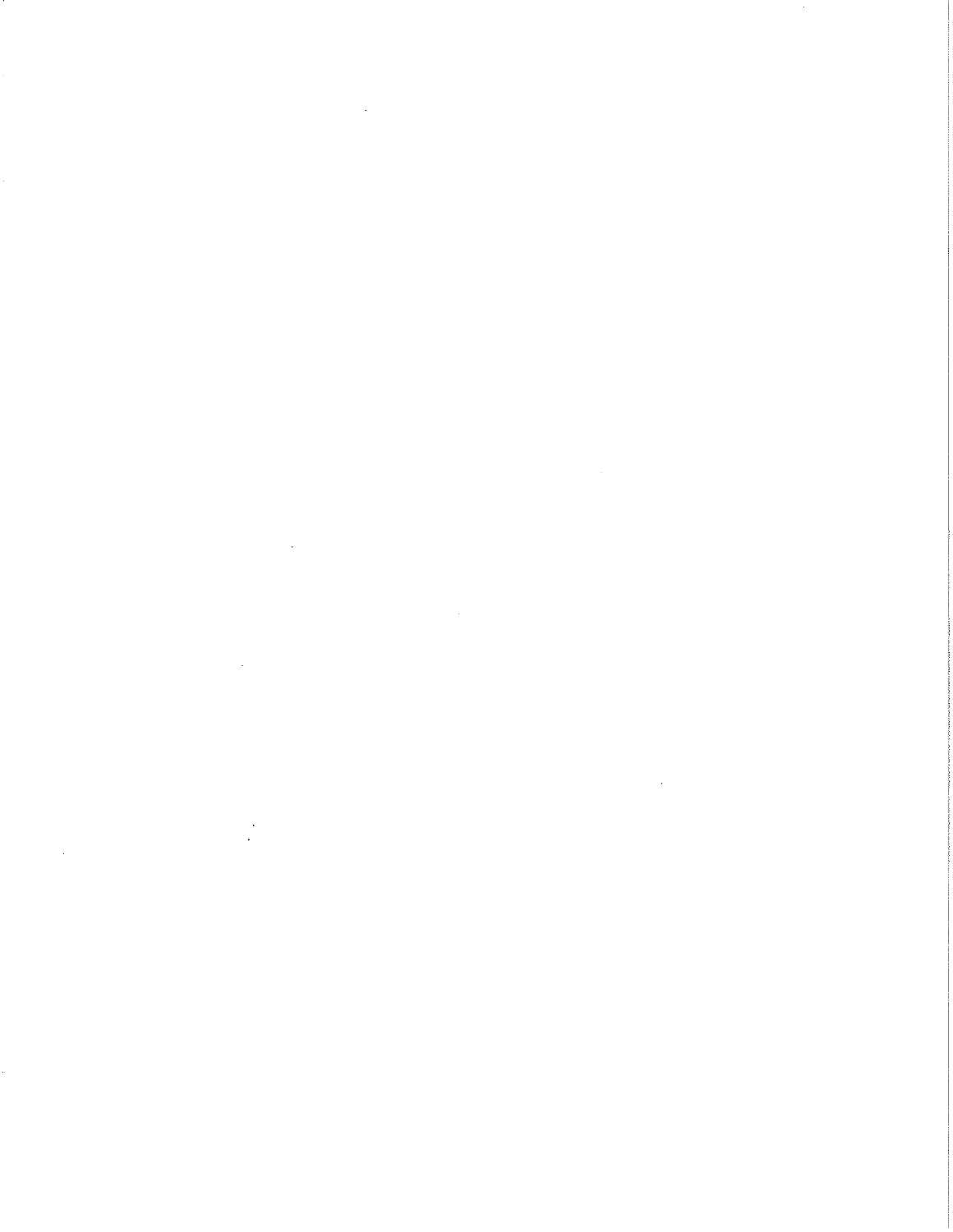# **Authority Meeting Highlights**  *a brief recap of the Authority Meeting of December 1, 2010*

# **Action Items**

Wednesday night, the Authority:

- Declared property as surplus. *(Ann Freeman-Manzanares)*
- Authorized the General Manager to enter into a unit price contract with Rotary Offset Press, Inc., for a period of one year for the printing of bus schedule books. *(Melody Jamieson)*
- Adopted Resolution 09-2010, approving Policy EX-0004, Restricting Tobacco and E-Cigarette Use, effective January 1, 2011. *(Rhodetta Seward)*
- Adopted POLICY-DL-6259, Mandating Use of Lap Seatbelts, effective January 1, 2011. *(Emily Bergkamp)*
- Adopted Resolution No. 10-2010, adopting the National Incident Management System. *(Rhodetta Seward)*
- Adopted Resolution No. 12-2010, establishing the 2011 Budget. *(Ben Foreman)*
- Adopted Resolution No. 11-2010, amending Intercity Transit's Drug and Alcohol Policy – PO-HR-3511. *(Ed Ruttledge)*
- Approved adding a  $20<sup>th</sup>$  position to the current 19-member Citizen Advisory Committee for a youth position, with a specific recruitment for a 15-19 year old. *(Rhodetta Seward)*
- Appointed Karen Messmer to the Citizen Representative position on the Intercity Transit Authority, for a term to begin January 1, 2011, ending December 31, 2013. (*Rhodetta Seward)*
- Authorized a pilot, reduced-cost pass program, and authorized staff to issue a Request for Proposal for organizations serving persons with low income to purchase reduced fare bus passes. The Authority authorized the sale of up to \$200,000 in bus passes in 2011 for this pilot program. *(Mike Harbour)*
- Adopted Resolution 14-2010, amending the Intercity Transit Cafeteria Plan. *(Ben Foreman)*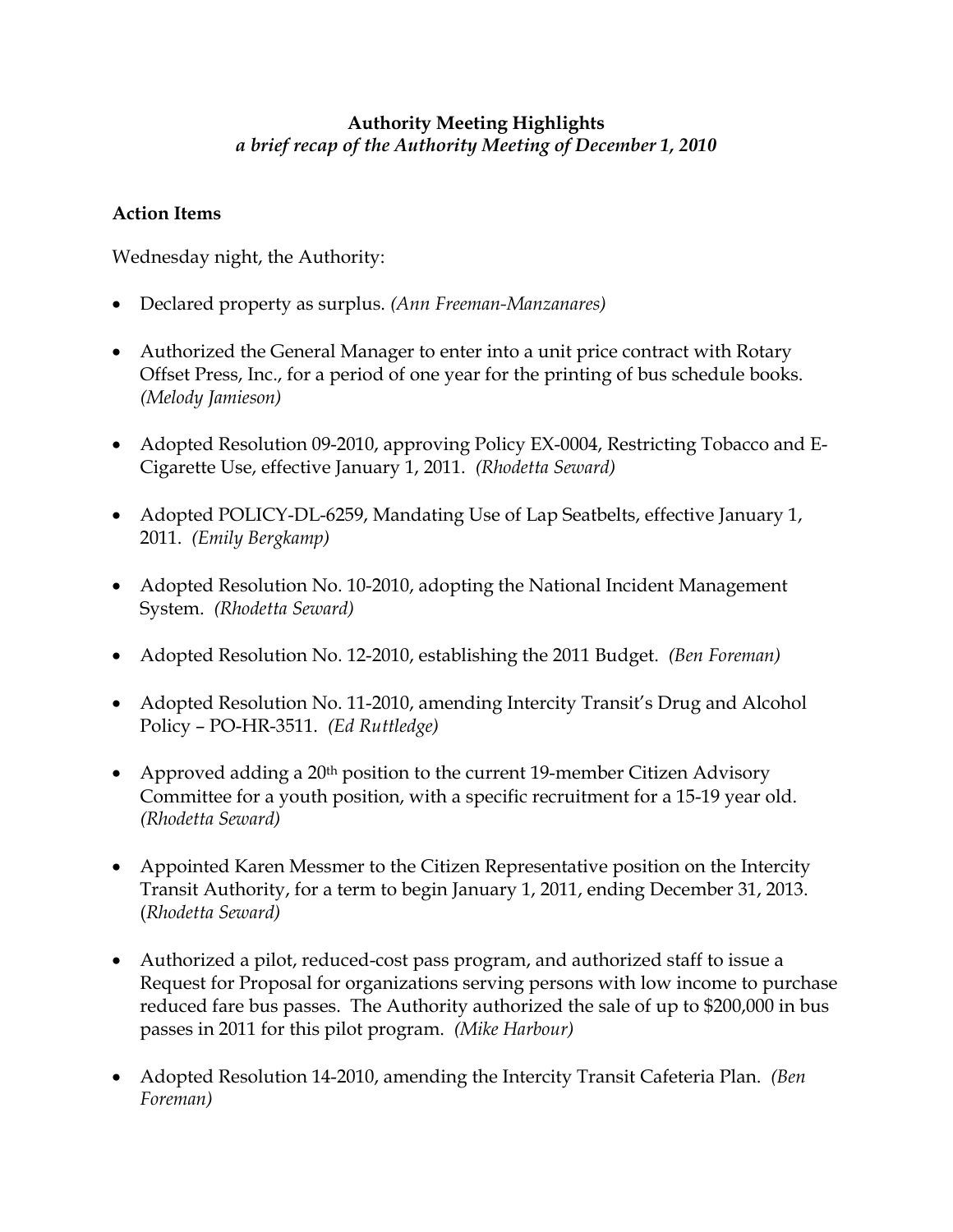# **Other items of interest:**

- **Google** is now streaming our data and Customer Service is testing the trip planner. The service is not open to the public yet. We hope to have it available right after the first of the year.
- **"One Bus Away"** is in the works and should have an early 2011 unveiling. It requires that every bus stop have a number. Staff is in the process of numbering each stop now.
- Marketing and Communications staff is planning activities for our **30th** anniversary which will be a year-long promotion in 2011.
- **Wheel Options,** which was October 17-30, was 25% down statewide, and down about 19% in Thurston County. Thurston County still ranked fourth of the 10 entities participating, beat out by King County, Spokane and the greater Redmond TMA. We had 2,337 participants in our county, with 57 worksites representing 43 agencies and businesses.
- **Ridership** is up slightly in October.
- **Sales tax** revenue for November is up 4.7%, for the second month in a row, for a year-to-date of up 1.2%.
- Our **401K Plan** received certification compliance, so it is good through 2014.
- **IAM negotiations** begin the week of November 29; very few comparable systems settled their contracts.
- Our employees handled the **snow situation** very well, even though Monday night was very difficult. The City of Olympia did a nice job on hills and trouble areas. We had very good jurisdiction support.
- We began installing **solar lights,** with two stops completed to date.
- Karl Shenkel came up with a great idea regarding how to address **biodiesel use in the winter.** We are now keeping B5 in two tanks and B20 in the other two tanks, and when it's cold, we will use the B5 and when it's not as cold we can pull from the other two tanks where we store the B20, thus avoiding blending.
- The **holiday activities** are under way with the Jingle Bus, Toy Deployment to Santa's Castle at the Joint Base Lewis McChord on the 11<sup>th</sup>, and the Annual Banquet on the  $10<sup>th</sup>$ . You are invited to the banquet on the  $10<sup>th</sup>$  – the program begins at noon.